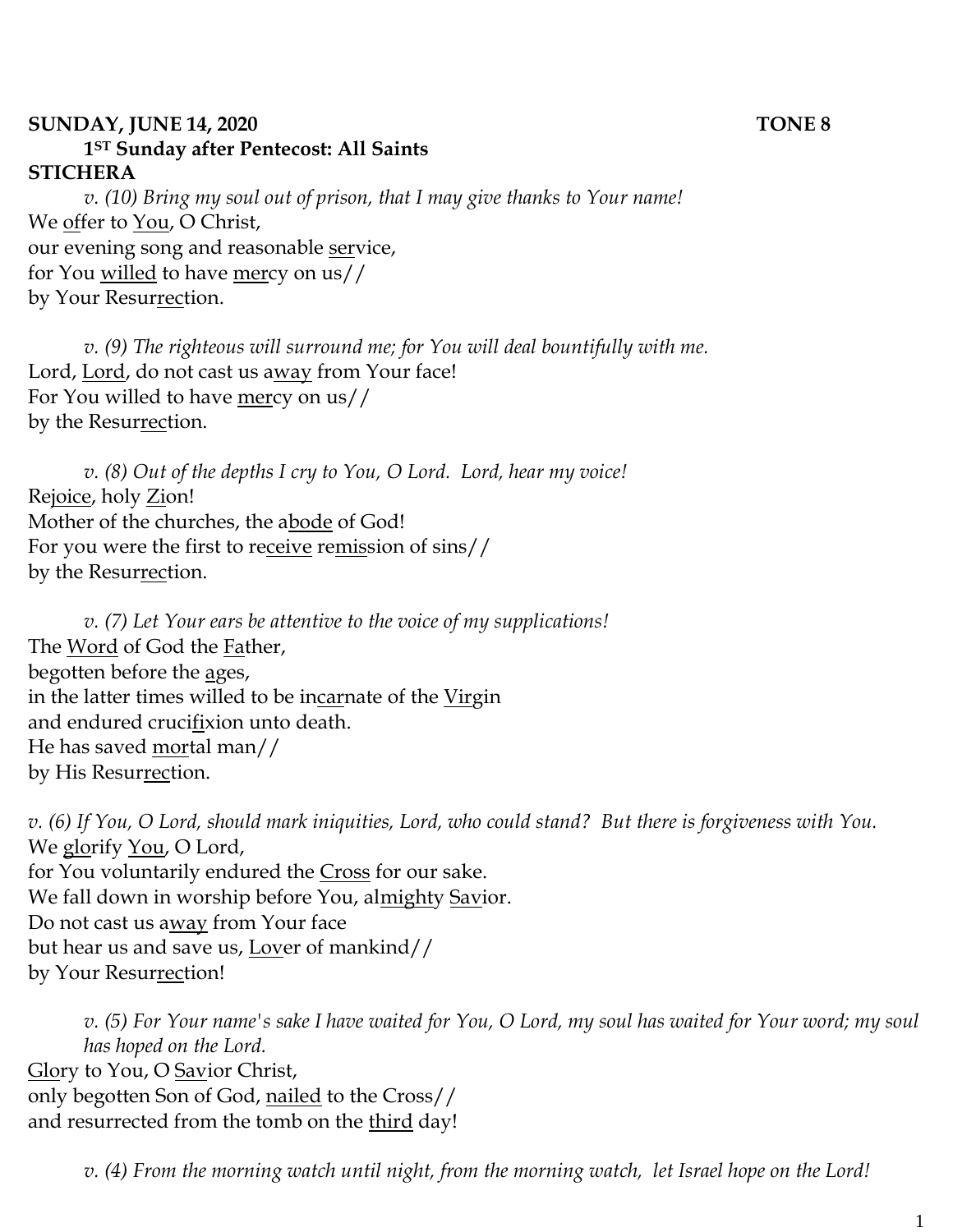**Tone 6** The Savior's inspired Disciples became instruments of the Spirit through faith. They were scattered to the <u>ends</u> of the earth, sowing the glad tidings of the true faith. From their divine garden the army of martyrs blossomed in grace. They became images of Christ's saving Passion, enduring every kind of torture, scourging and fire.// Now they boldly pray for our souls.

*v. (3) For with the Lord there is mercy and with Him is plenteous redemption, and He will deliver Israel from all his iniquities.*

The noble martyrs, burning with <u>love</u> of the Lord, laughed at the fires and were consumed as **burning** coals. Through Christ, they burned the withered arrogance of error. They stilled the roaring of beasts with the voice of their prayers. Beheaded, they decapitated the demonic hosts.// By the shedding of their own blood they watered the *Church* with faith.

*v. (2) Praise the Lord, all nations! Praise Him, all peoples!* The heroic martyrs wrestled with beasts and were torn by their claws. They were dismembered, slashed with swords, and shot with arrows; they were consumed in the flames and pierced with lances. All this they willingly endured, for already they saw their unfading crowns, and the glory of Christ,// before Whom they boldly pray for our souls.

*v. (1) For His mercy is abundant towards us; and the truth of the Lord endures for ever.*  Come, let us praise the heroes of our faith: Apostles, martyrs, holy priests, and noble women! They fought for the faith in every part of the earth. Though born of earth, they were united with the heavenly hosts. Through their sufferings, they triumphed over evil by the grace of Christ. As unfading lights, they illumine our hearts,// and with boldness they pray for our souls.

*Glory to the Father, and to the Son, and to the Holy Spirit;* **Tone 6** O divine choir of martyrs, you are the pillars of the Church and the fulfillment of the Gospel. By your deeds you have fulfilled the **Savior's words**. You have closed the gates of hell and de<u>fend</u>ed the Church. The shedding of your blood has dried up the libations poured out to idols. Your sacrifice has nourished the body of the faithful. Standing crowned before God, you amazed the Angels.// Pray unceasingly to Him that our souls may be saved!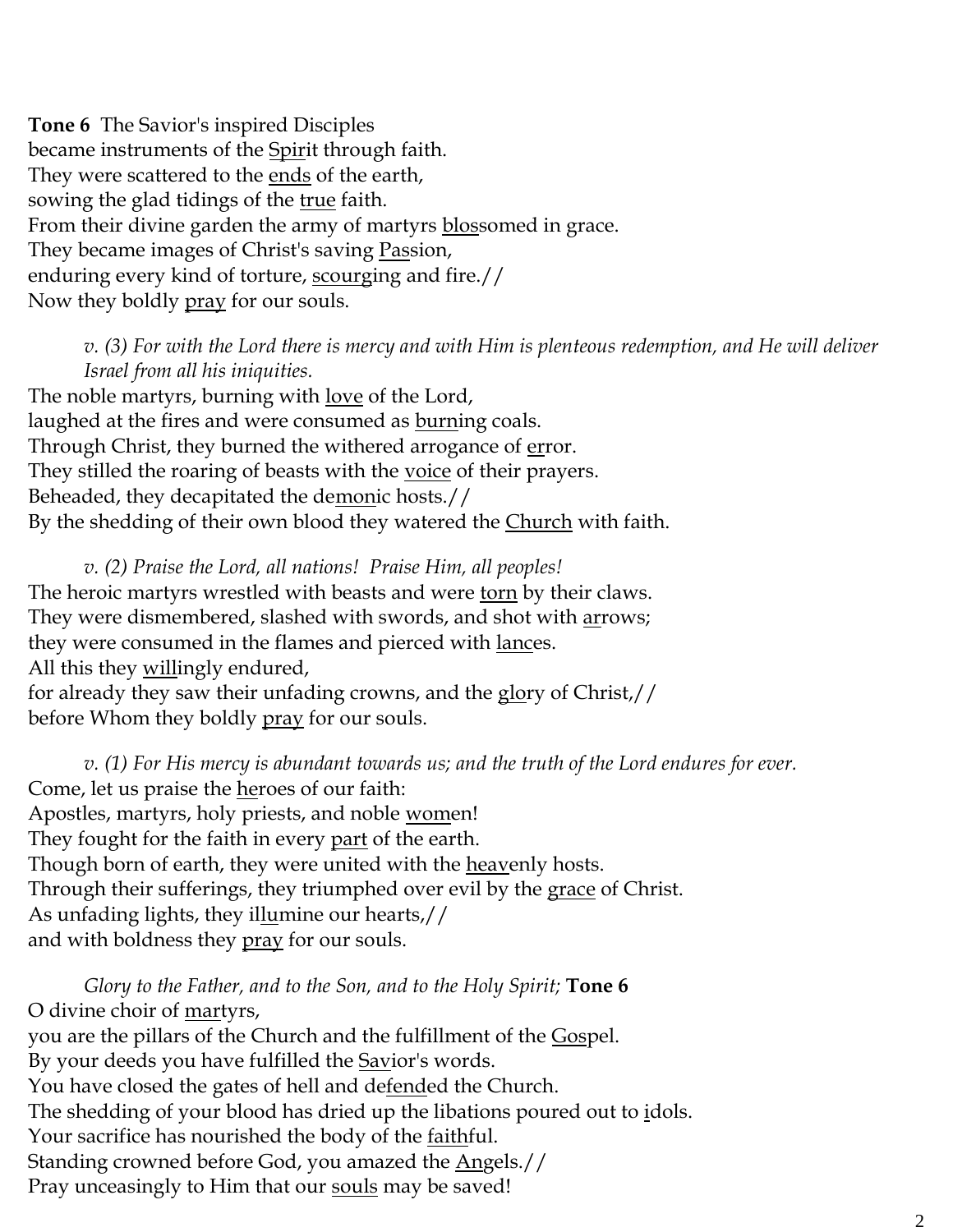*now and ever, and unto ages of ages. Amen.* **Tone 8** *(Theotokion – Dogmatikon)* The King of heaven, because of His love for man, appeared on earth and dwelt with men. He took flesh from the pure Virgin and after assuming it, He came forth from her. The Son is one: in two natures, yet one Person. Proclaiming Him as perfect God and perfect Man, we confess Christ our God!// Entreat him, O unwedded Mother, to have mercy on our souls!

# **Old Testament Readings The Reading is from the Prophecy of Isaias. [43:9-14a]**

Thus says the Lord: All the nations have been assembled and rulers from them shall be assembled; who will declare these things among them? or who will make heard to you the things from the beginning? Let them bring their witnesses and let them be justified, and them hear and let them speak what is true. Be my witnesses, and I too am a witness, says the Lord God, and my servant whom I have chosen; that you may know and believe me, and understand that I AM; before me there was no other God, and after me there will not be. I am God, and apart from me there is none who saves. I have declared and I have saved; I reproved, and there was no strange god among you. You are my witnesses and I am a witness, says the Lord God. Again from the beginning I AM, and there is none who can deliver from my hands; I will make, and who will turn it back? Thus says the Lord God who redeems us, the holy one of Israel.

# **The Reading is from the Wisdom of Solomon. [3:1-9]**

The souls of the just are in the hand of God, and no torment will touch them. In the eyes of fools they seemed to die and their departure was reckoned a disaster and their going from us their destruction; but they are at peace. For though in the sight of men they were punished, their hope is full of immortality. Having been disciplined a little, they will receive great good, because God tested them and found them worthy of himself. Like gold in the furnace he tried them and like a whole burnt offering he accepted them. And in the time of their visitation they will shine forth, and will run like sparks through stubble. They will judge nations and rule over peoples, and the Lord will reign over them forever. Those who trust in him will understand truth, and the faithful will abide with him in love, because grace and mercy are upon his holy ones and visitation on his elect.

# **The Reading is from the Wisdom of Solomon. [5:16-6:3b]**

The just live for ever, and their reward is with the Lord; the Most High takes care of them. Therefore they will receive a glorious crown and a beautiful diadem from the hand of the Lord, because with his right hand he will cover them, and with his arm he will shield them. He will take his zeal as his whole armour, and will arm all creation to repel his enemies; he will put on righteousness as a breastplate, and will wear impartial justice as a helmet; he will take holiness as an invincible shield, and sharpen stern wrath for a sword, and creation will join with him to fight against his frenzied foes. Shafts of lightning will fly with true aim, and will leap from the clouds to the target, as from a well-drawn bow, and hailstones full of wrath will be hurled as from a catapult; the water of the sea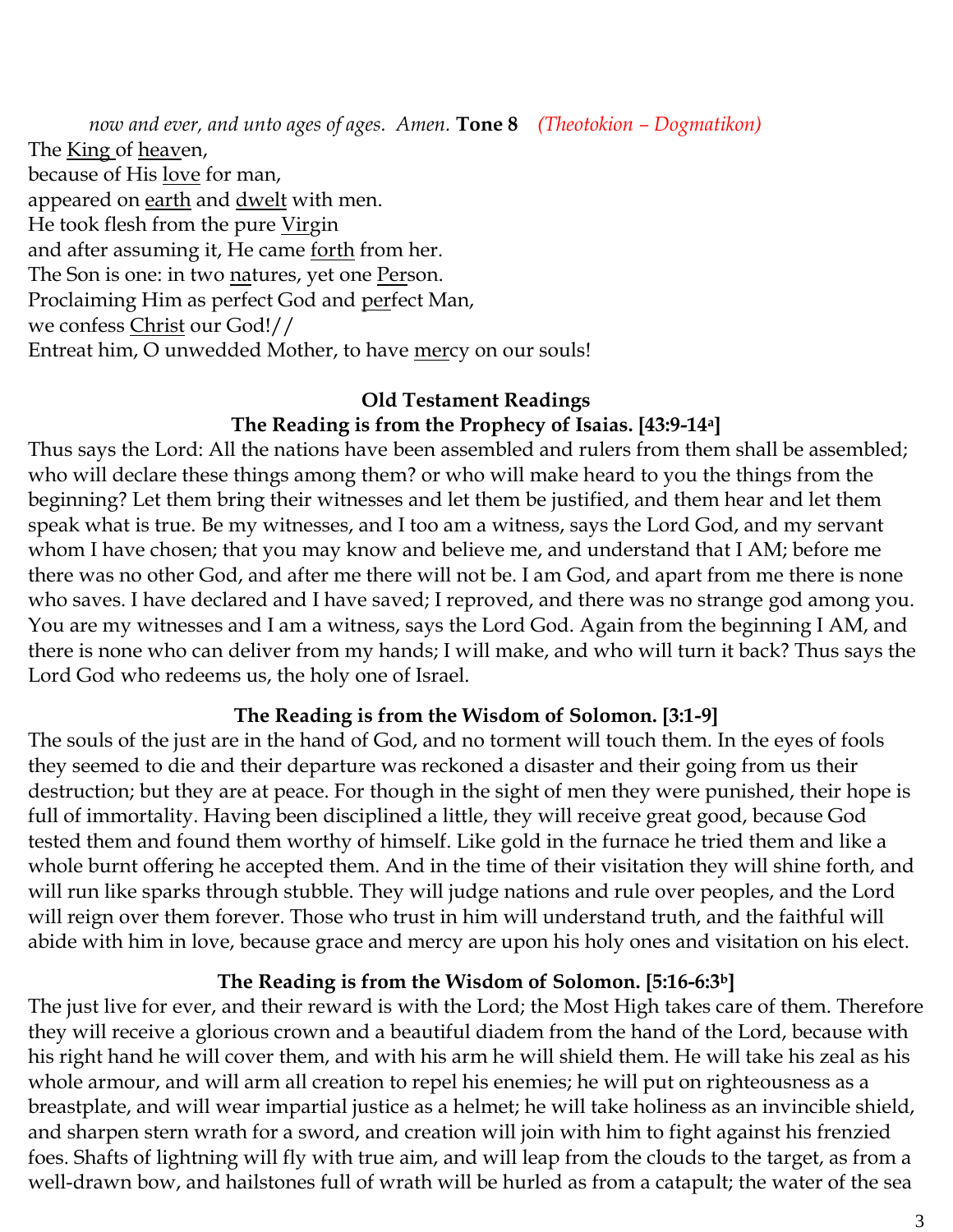will rage against them, and rivers will relentlessly overwhelm them; a mighty wind will rise against them, and like a tempest it will winnow them away. Lawlessness will lay waste the whole earth, and evil-doing will overturn the thrones of rulers. Listen, therefore, O kings, and understand; learn, O judges of the ends of the earth. Give ear, you that rule over multitudes, and boast of many nations. For your dominion was given you from the Lord, and your sovereignty from the Most High.

#### **APOSTICHA**

**Tone 8** Descending from heaven to ascend the Cross, the Eternal Life has come for death to raise those who are fallen; to enlighten those in darkness.// O Jesus, our Savior and illuminator, glory to You!

*v. The Lord is King; He is robed in majesty!*  We glorify Christ, who rose from the dead. He accepted the human body and soul, and freed both from suffering. His most pure soul descended to hell, which He spoiled. His holy body did not see corruption in the tomb.// He is the Redeemer of our souls.

*v. For He has established the world, so that it shall never be moved.* In psalms and songs we glorify Your Resurrection from the dead, O Christ. By it, You have freed us from the tortures of hell// and as God have granted eternal life and great <u>mer</u>cy.

*v. Holiness befits Your house, O Lord, forevermore!*  Master of all, incomprehensible Creator of heaven and earth, by Your suffering on the Cross You have gained passionlessness for me. Accepting burial and arising in glory, You resurrected Adam with Yourself by Your al<u>might</u>y hand. Glory to Your rising on the third day! By it You have granted us eternal life and cleansing of sins// as the only compassionate One.

*Glory to the Father, and to the Son, and to the Holy Spirit;* **Tone 6** *(from the Pentecostarion)* Come, O faithful, let us celebrate in song today, glorifying the memory of <u>all</u> the Saints! Rejoice, glorious Apostles, Prophets, Martyrs and Hierarchs! Rejoice, company of all the Just! Rejoice, ranks of holy Women!// Pray that Christ will grant our souls great mercy!